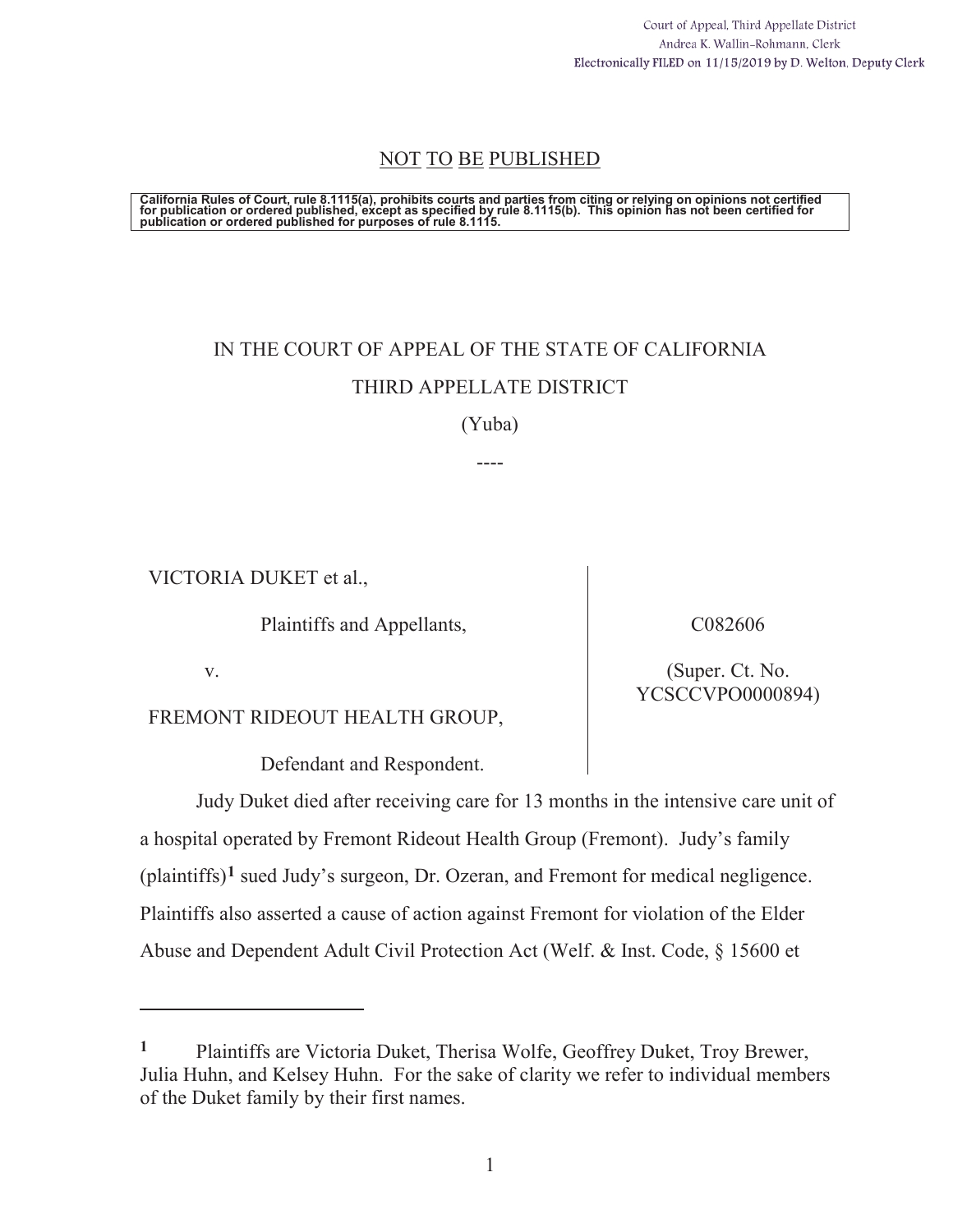seq.) (Elder Abuse Act). Plaintiffs dismissed Dr. Ozeran before trial. A jury trial resulted in a defense verdict.

On appeal, plaintiffs contend (1) the trial court erred in refusing to give their proposed negligence per se jury instruction, and (2) the trial court abused its discretion in granting motions in limine to exclude evidence regarding the hospital's conduct around the time of Judy's care. We note plaintiffs do not challenge the jury's findings that Dr. Ozeran and Fremont were not negligent in their care for Judy.

We conclude the trial court did not err in refusing to give the proposed negligence per se jury instruction. The proposed instruction was erroneous as a matter of law because it did not inform the jury the presumption of negligence arising out of regulatory violations is rebuttable. Because the jury rejected the negligence claim, it did not reach the issue of whether negligence had been committed with recklessness, oppression, fraud, or malice. Any error in excluding evidence on those topics was therefore harmless. The possibility of regulatory violations in the general practices of Fremont was also not admissible to show Judy received negligent care. Accordingly, we affirm the judgment.

#### **BACKGROUND**

As this court has previously noted, "In every appeal, 'the appellant has the duty to fairly summarize all of the facts *in the light most favorable to the judgment*. (*Foreman & Clark Corp. v. Fallon* [(1971)] 3 Cal.3d [875,] 881.) Further, the burden to provide a fair summary of the evidence "grows with the complexity of the record. [Citation.]" (*Western Aggregates, Inc. v. County of Yuba* (2002) 101 Cal.App.4th 278, 290.)' (*Boeken v. Philip Morris Inc*. (2005) 127 Cal.App.4th 1640, 1658 . . . .)" (*Myers v. Trendwest Resorts, Inc*. (2009) 178 Cal.App.4th 735, 739, italics added.) Here, plaintiffs have set forth the facts consistent only with their own theory of the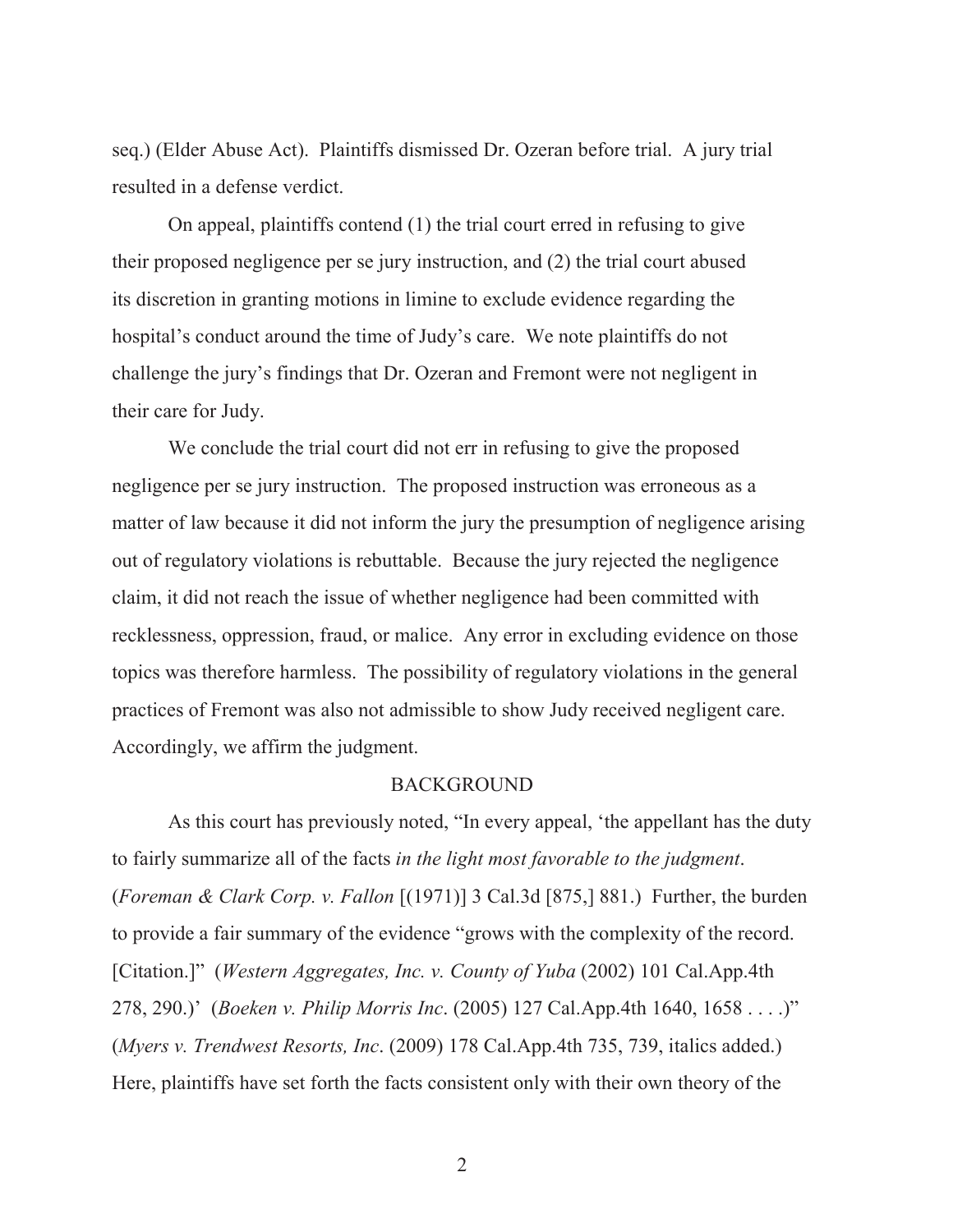case that was rejected by the jury when it returned a defense verdict. Consistent with the rules of review, "we set out the facts in the light most favorable to the jury's verdict." (*Yale v. Bowne* (2017) 9 Cal.App.5th 649, 652.)

Judy had a history of gallstones, but she avoided seeking treatment for them. In addition to gallstones, Judy had "quite a few medical problems" including morbid obesity, diabetes, a hysterectomy, heart problems, and high blood pressure. Judy had a pacemaker and had previously had her knees replaced. She had only one kidney remaining because the other had been cancerous. She also suffered from anxiety.

In October 2008, Judy experienced three days of abdominal pain, trouble with eating, and nausea. On October 12, 2008, she was admitted to Fremont's emergency room. Dr. Ozeran performed nonemergency gallbladder surgery on Judy.

### *Fremont's Case*

The surgery and post-surgical care at Fremont were reviewed by Dr. Eric London. Dr. London works as a general surgeon in Sacramento, performing approximately 500 to 600 operations per year. He specializes in surgeries performed on the abdomen. Dr. London reviewed Judy's medical records and Dr. Ozeran's deposition testimony. On this basis, Dr. London opined Dr. Ozeran had done "a nice job of documenting everything and going through her history and physical quite thoroughly."

Although Judy had a relatively benign exam during her admission to the ospital, she was experiencing severe discomfort. Dr. Ozeran explained the medical risks of gallbladder surgery to Judy and her family. Judy elected to have the surgery. Dr. Ozeran performed the surgery that revealed a three centimeter gallstone. Dr. London testified the surgery was "absolutely indicated" for Judy's condition.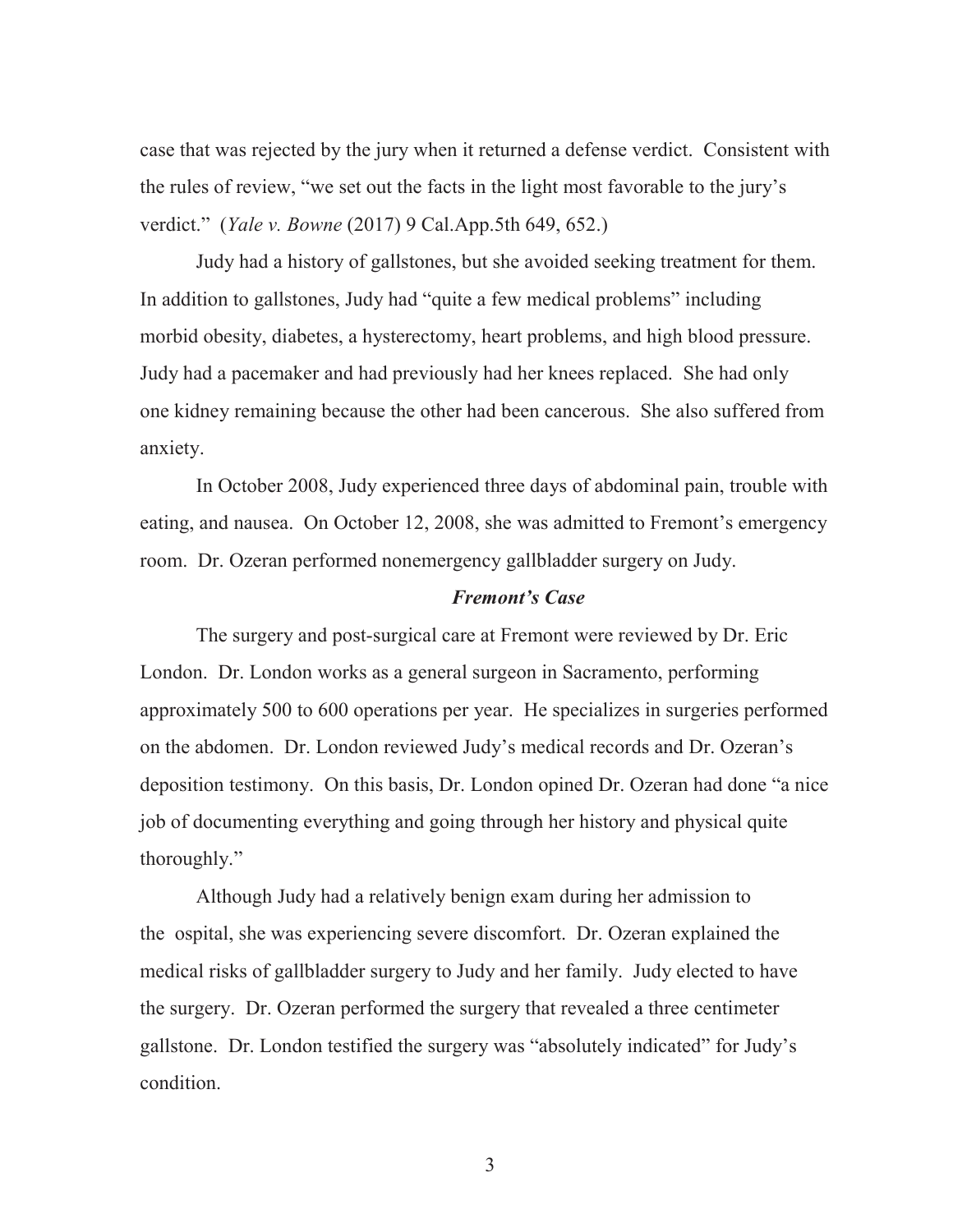During the surgery, the small bowel – which had been tightly adhesed – was injured in several places. After Dr. Ozeran did "a nice job" of taking out the gallbladder, he cut the scar tissue from previous surgeries to locate the injury to the intestine. Due to dense adhesions, there were multiple injuries to the bowel. After resectioning the bowel, Dr. Ozeran checked three times for further injuries before completing the operation.

Dr. Ozeran and other surgeons monitored the wound for several days. Judy developed an infection at the wound with brown and foul drainage. This did not necessarily indicate any problem with the initial surgery. After a scan, Dr. Ozeran performed another surgery on October 22, 2008 – a colectomy in which he resectioned a part of the colon. During the surgery, Dr. Ozeran found a hole in the sigmoid colon. Because this problem was "some distance away" from the prior surgical site, Dr. London thought it might not have been related to the initial surgery. Although complications arose over the next few days, Dr. London testified that he did not believe the condition required a transfer to another facility.

Dr. Ozeran performed several additional surgical procedures on Judy. Dr. London reviewed the medical records and declared he "was impressed" with the follow through and diligence of Dr. Ozeran: "[H]e just continued. And he took her to the operating room on multiple occasions just for debridements, to try to keep her wounds clean, to try to help her because she couldn't tolerate the dressing changes at the bedside." Dr. London concluded he had "no standard of care issues with the surgical management of this patient."

Dr. Subil Go is a kidney specialist. Dr. Go testified that Judy "posed as the most challenging and most complicated patient I may have seen in my practice." Judy required kidney dialysis starting on October 24, 2008. She was in intensive care and was not producing any urine. Dr. Go determined she was experiencing renal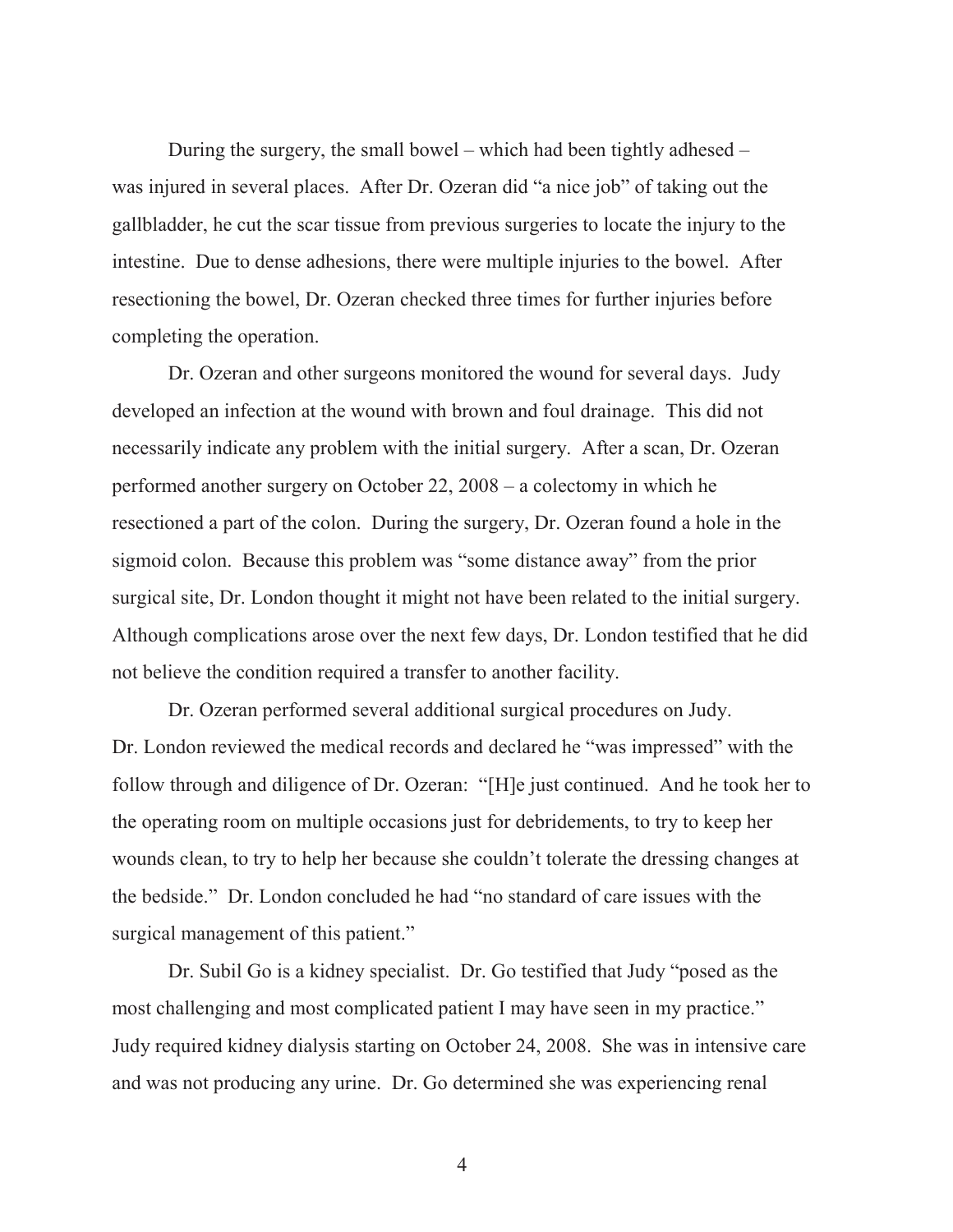failure. The first series of dialysis went well. She was able to continue without dialysis from November 2008 until April 2009 when her kidney failed. At that point, she needed dialysis until she died. Judy was receiving nutrition and antibiotics in a liquid form and all of the fluid had to be removed by dialysis. In August 2009, Dr. Go determined Judy had a poor prognosis due to fluid buildup in her lungs and oxygen desaturation.

Dialysis requires a clean environment and Dr. Go would not have permitted it if he had observed a problem with the catheter or soiling around Judy's groin. Dr. Go found her state to consistently be one of cleanliness. The dialysis catheter never became infected. Over the course of observing Judy on a frequent basis for a year, Dr. Go found the nurses giving her care were hypervigilant about her needs and condition. Whenever he observed Judy, Dr. Go found she was receiving appropriate care from her nurses.

Dr. Timothy Albertson is a professor of medicine and anesthesiology and emergency medicine and pharmacology and toxicology at University of California at Davis. He had previously been in charge of the UC Davis Medical Center intensive care facility for approximately 20 to 25 years. Dr. Albertson reviewed Judy's medical records and noted there were "[s]omewhere around 59,000 pages." Dr. Albertson thus directed his attention to the intensive care unit care that Judy received. As a result of his review of Judy's records, Dr. Albertson noted she received a "huge" amount of care during the 13 months she was in Fremont's hospital.

In response to a question of whether Judy's nurses should have been "going around or up the chain of command or somehow over the head of the surgeon to get [Judy] transferred," Dr. Albertson testified this would have been "incredibly unusual." When Judy developed a problematic stoma, it was not clear the outcome would be poor. Dr. Albertson "would be shocked if an ICU nurse would go to a supervisor and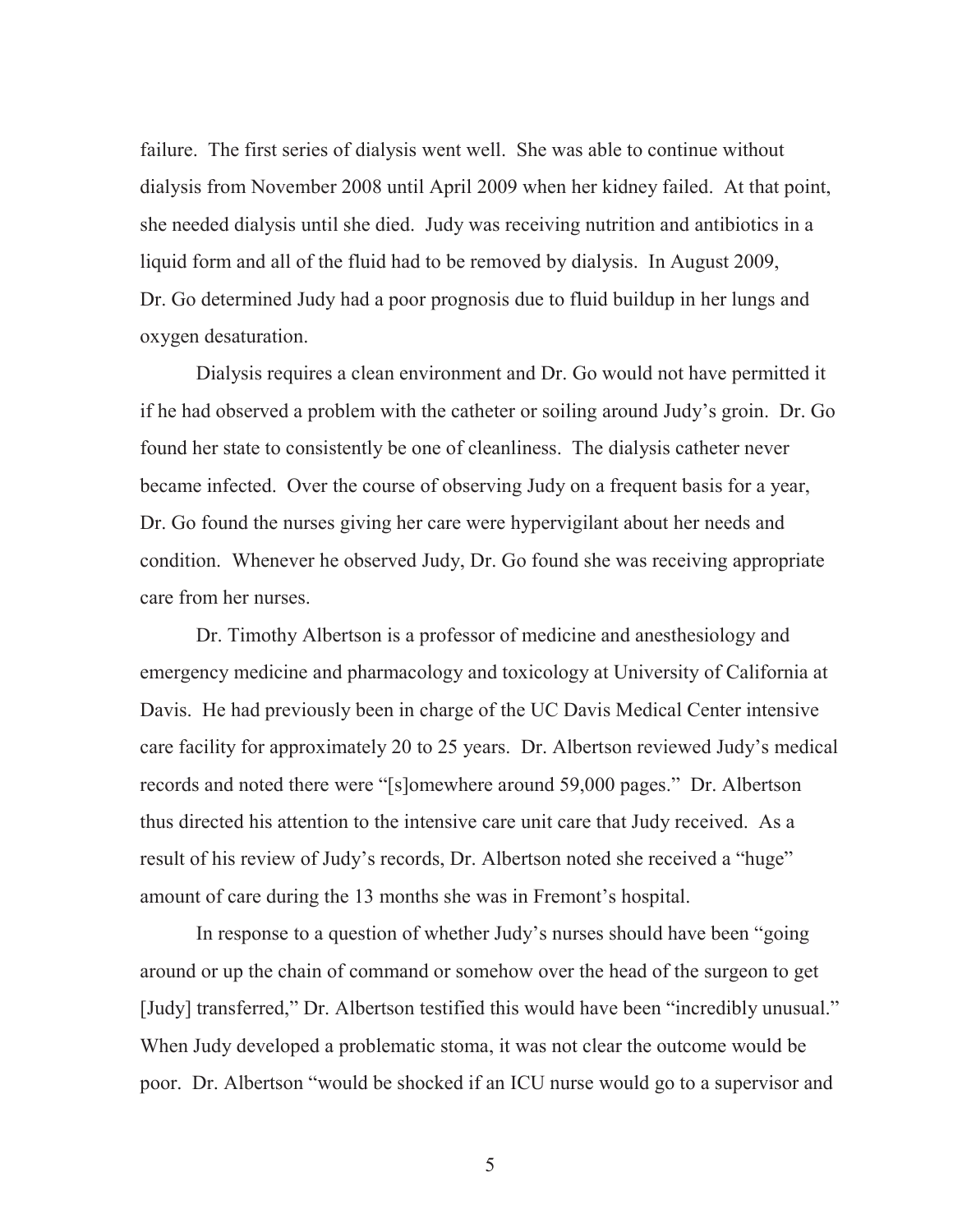say we have to transfer a patient based on" the condition of the stoma. Based on the records of care by several physicians attending to Judy, Dr. Albertson opined there was never a point at which the nurses should have prompted a transfer to another facility. Moreover, he stated: "It's a big deal to move a patient from one hospital to another, particularly from an ICU to an ICU. There's risks involved." Dr. Albertson concluded that "it would not have made a difference" because there were "many comorbidities and confounders in this case."

Based on the duration of Judy's survival in the intensive care unit for 13 months, Dr. Albertson testified that it showed quality of care by the nurses. "It's remarkable to be able to have a patient chronically critically ill go 13 months. It's incredibly unusual. Most patients who have prolonged hospitalizations have one organ that's not working and have a placement problem or something. [Judy was] a woman who was chronically critically ill." Regarding Judy's nursing care, Dr. Albertson further testified: "Particularly when you look at the autopsy and you fail to see any evidence of pressure sores or decubitus ulcers on the buttocks or in the pressure areas . . . . It's remarkable, it's remarkable. And, I think many hospitals would be proud to be able to have a patient go that long and not show decubitus ulcers and survive that long."

Based on the autopsy, Dr. Albertson concluded Judy died of heart failure. Despite the numerous surgeries, the autopsy revealed "there were no abscesses in the belly, there was no evidence of infection." Her multisystem failure was not related to the quality of nursing care she received. Dr. Albertson did not come across any deviations in the standard of care Judy received from her nurses in the intensive care unit. He also did not see any violation of state standards on staff ratios for Judy.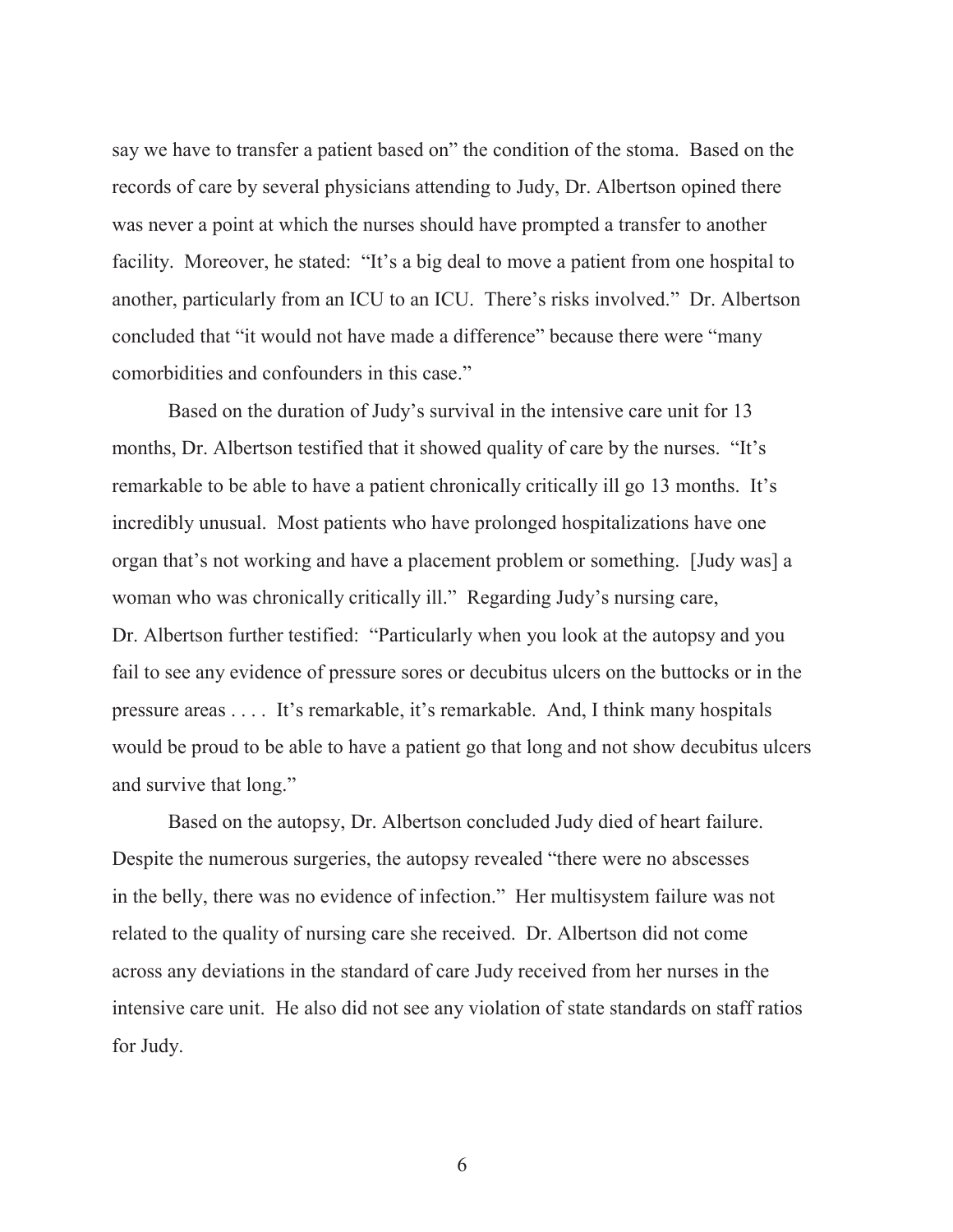Dr. Ozeran testified Judy "was the patient I had in the hospital the longest in my entire career by a factor of ten.  $\[\cdot\]$  She had more challenges than any patient I've ever treated, and she probably went back to the operating room many more times than any other patient I've treated." Dr. Ozeran discussed the risks of surgery with Judy and her family. The surgery turned out to be a "very atypical" procedure. Dr. Ozeran concluded that "[d]espite the severity of the patient's illness and the duration of the operative procedure, she suffered no obvious ill effects to the procedure due to her medical issues." Judy was placed in the intensive care unit for overnight observation – a plan that Dr. London found to be appropriate. Dr. Ozeran chronicled the care Judy received after the surgery, including the instructions he provided to her nurses. In April 2009, Dr. Ozeran attempted to transfer Judy to two other facilities but "they basically said they wouldn't do anything different than we would do, so they had no reason to take her."

Terri McLain testified she was a nurse who had many interactions with Judy from January 2009 until her death. McLain detailed the daily care routine Judy received from her nurses. She testified that she was a diligent nurse for Judy and felt good about the care she provided.

#### *Plaintiffs' Case*

Plaintiffs introduced testimony to show Dr. Orezan and Judy's nurses were negligent in their care for her. In turn, they argued Fremont was vicariously liable for the negligence of its doctor and nurses. Plaintiffs also attempted to show Fremont's staffing policies amounted to recklessness that virtually guaranteed deficient care for its patients.

Plaintiffs called Dr. Kathryn Locatell, who testified Judy's gallbladder condition was not acute. Dr. Locatell would have had a discussion with Judy and encouraged her to lose some weight before having the gallbladder surgery as an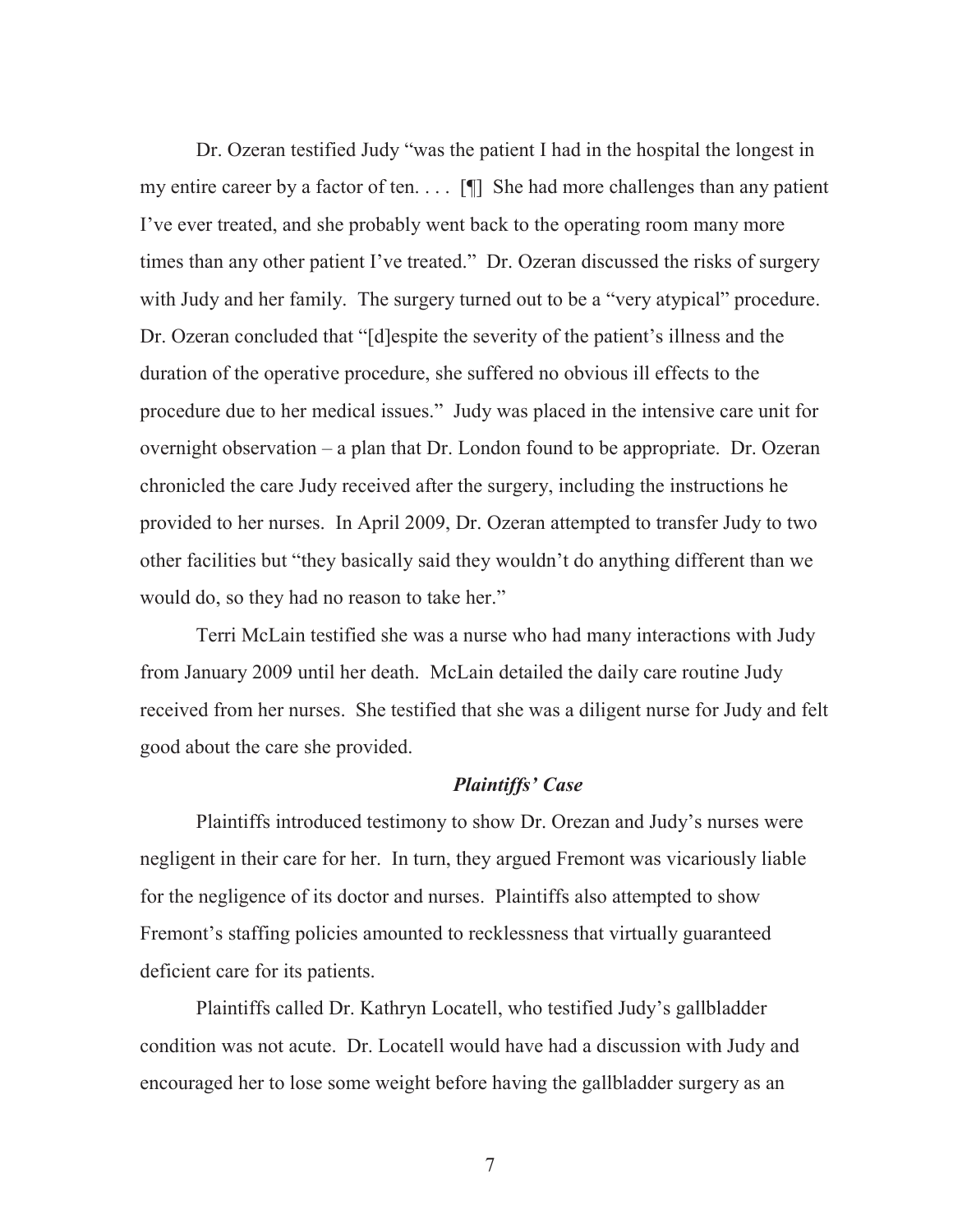elective procedure. She also believed the nurses failed to properly monitor the incision after the surgery. The charting and documentation by the nurses was inadequate. Dr. Locatell also faulted the nurses for not being sufficient patient advocates for Judy. She also testified that the nurses did not adequately monitor Judy's stoma. When the stoma turned black, Dr. Orezan should have transferred Judy to another facility with "a higher level of care." Nonetheless, Dr. Locatell found it "remarkable" that Judy lived another year. She concluded that "if [Judy] had gotten the right surgical care and the right nursing care at the right time, I think she could have survived – would have survived."

Plaintiffs also called Sandra Hegelin, a geriatric clinical nurse specialist. Hegelin reviewed Judy's medical records and concluded her nurses did not engage in "enough patient advocacy to really protect" Judy "from harm" and "policies and procedures were not followed." Hegelin opined that "most of those breaches in policy and procedure were also breaches in the standard of care." She stated an individualized care plan should have been developed for Judy – including for wound management, skin assessment, and addressing her family. Dr. Ozeran should have transferred Judy to another facility when requested to do so by Judy's family. And he should have consulted with an infectious disease specialist sooner. Dr. Locatell believed the staffing ratio for Judy was too low, and should have been a two-to-one ratio instead of the one-to-one ratio that was provided in the intensive care unit.

Judy's daughter, Julia, testified about observing her mother's care. Julia noted some of the care Judy received "was good" but she also noticed many deficiencies. Among the deficiencies, Julia observed that after the colostomy, the surgical site leaked – sometimes with feces. Once the surgical site was not monitored for five or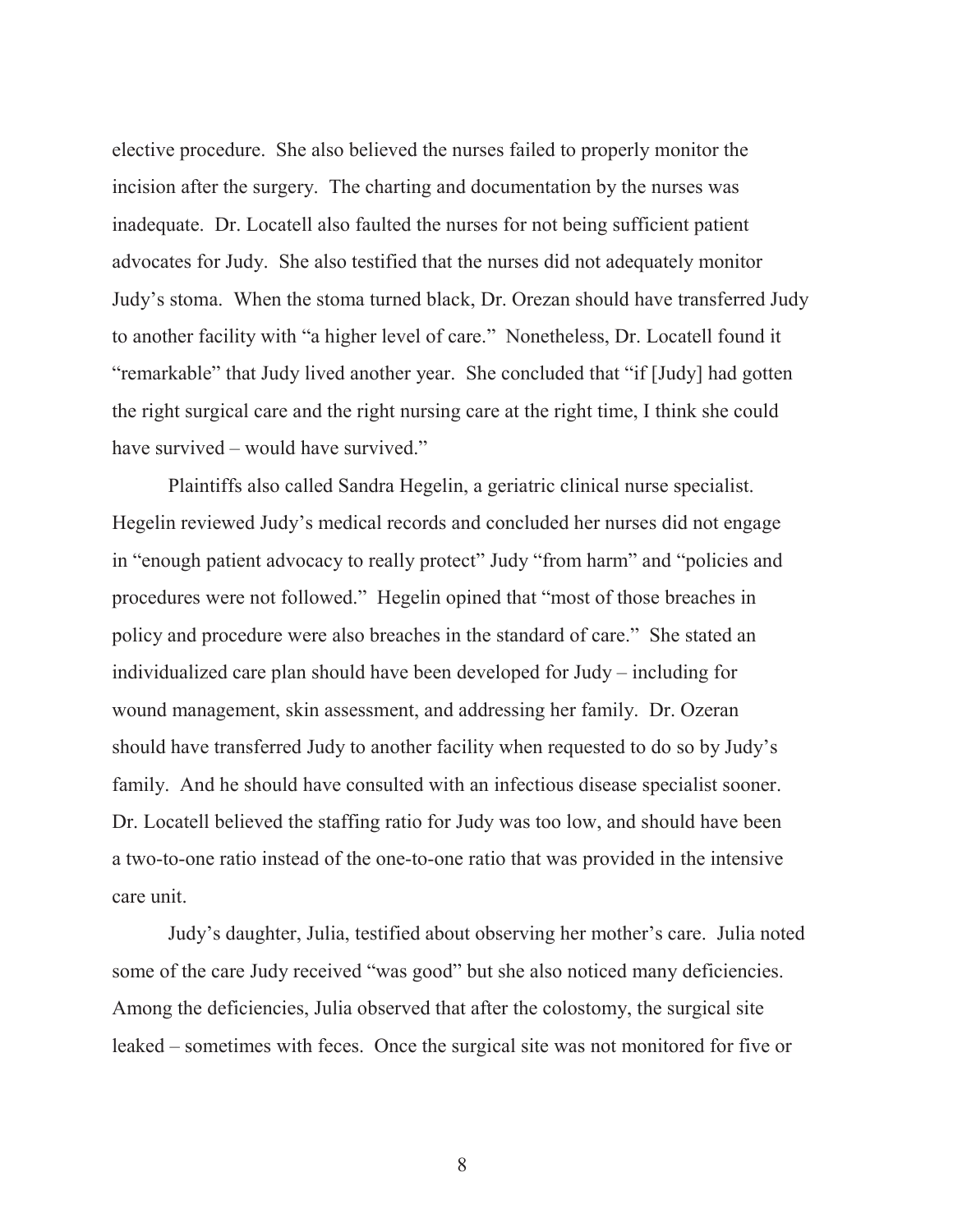six hours. However, Julia never saw the colostomy bag more than three-quarters full. Also the nurses always changed the bags in the same way.

#### DISCUSSION

#### **I**

### *Plaintiffs' Proposed Instruction on Negligence Per Se*

Plaintiffs contend the trial court committed reversible error by refusing their proposed jury instruction on negligence per se based on Fremont's violation of California nursing regulations. We disagree.

#### **A.**

# *Proposed Jury Instruction*

Plaintiffs proposed that the jury be instructed on negligence per se as follows: "If you decide: [¶] 1. That Defendant Fremont Rideout Health Group violated any of the below regulations, and [¶] 2. That the violation was a substantial factor in bringing about the harm, *then you must find that Fremont Rideout Health Group was negligent*. [¶] If you find that Fremont Rideout Health Group did not violate any of these regulations or that the violation was not a substantial factor in bringing about the harm, then you must still decide whether Fremont Rideout Health Group failed to use the degree of care that a reasonable person in the same situation would have used in light of the other instructions." (Italics added.)

The proposed negligence per se jury instruction also stated that the proposed regulations they believed were violated were: California Code of Regulations, title 16, section 1443.5 (knowledge and care plans for nursing competency) and 1443.5(3) (skills necessary for nursing competency), and title 22, section  $70215(a)(1)$ (documentation required),  $70215(a)(2)$  (implementation of nursing care plan), 70215(a)(3) (patient assessment), and 70215(b) (planning and delivery of patient care). The jury instruction indicated its sources as: "CACI No. 3103; *Norman v.*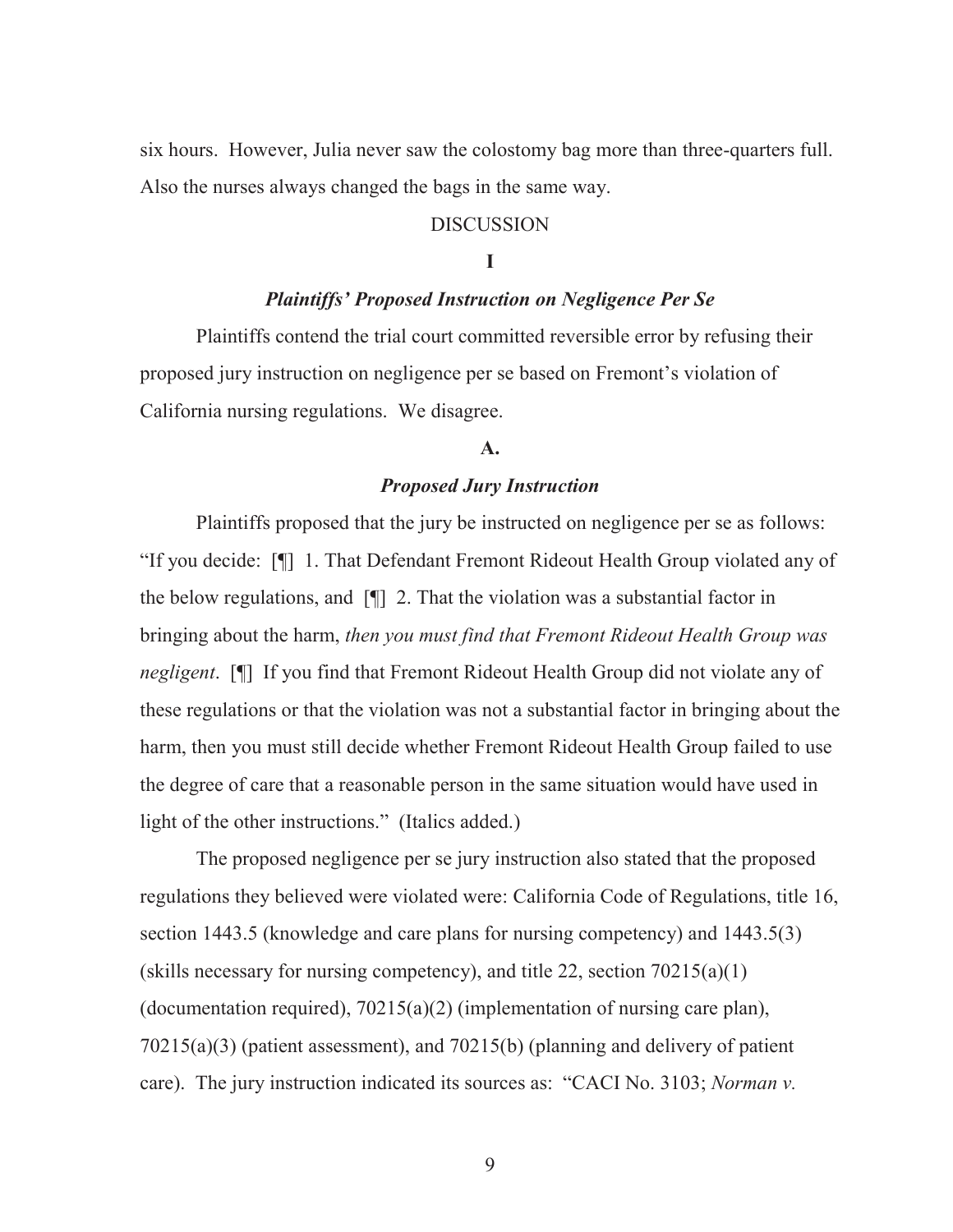*Lifecare Centers of America, Inc.* (2003) 107 Cal.App.4th 1233, 1246; Cal. Evid. Code  $\S$  669(a) (failure to exercise due care is presumed if a person violates regulation)."

#### **B.**

#### *Duty to Instruct*

"A party is entitled to request that the jury be instructed correctly on any theory of the case that is supported by substantial evidence." (*Nevarrez v. San Marino Skilled Nursing & Wellness Centre, LLC* (2013) 221 Cal.App.4th 102, 112.) " ' "Although a party is entitled to instructions on his [or her] theory of the case, if reasonably supported by the pleadings and the evidence, instructions must be properly selected and framed. The trial court is not required to give instructions which are not correct statements of the law or are incomplete or misleading." [Citation.]' " (*Nevarrez*, *supra*, at p. 116, quoting *Conservatorship of Gregory* (2000) 80 Cal.App.4th 514, 522.)

Moreover, "a trial court has no duty to modify or edit an instruction offered by either side in a civil case and if there is error in the charge proposed, the court may reject the entire instruction." (*Green v. County of Riverside* (2015) 238 Cal.App.4th 1363, 1370.) Likewise, an attorney has no duty to correct the legal mistakes of opposing counsel for the benefit of the opposing party. (See *Goodman v. Kennedy* (1976) 18 Cal.3d 335, 342, 346 [holding that an attorney does not incur liability for conscious nondisclosure absent a duty of disclosure]; Cal. State Bar Opinion No. 2013-189, at p. \*4

<http://www.calbar.ca.gov/Portals/0/documents/ethics/Opinions/CAL%202013- 189%20%5B11-0002%5D%20v.1.pdf> [as of Nov. 12, 2019], archived at <https://perma.cc/UX8K-Q27M> ["Attorneys generally owe no duties to opposing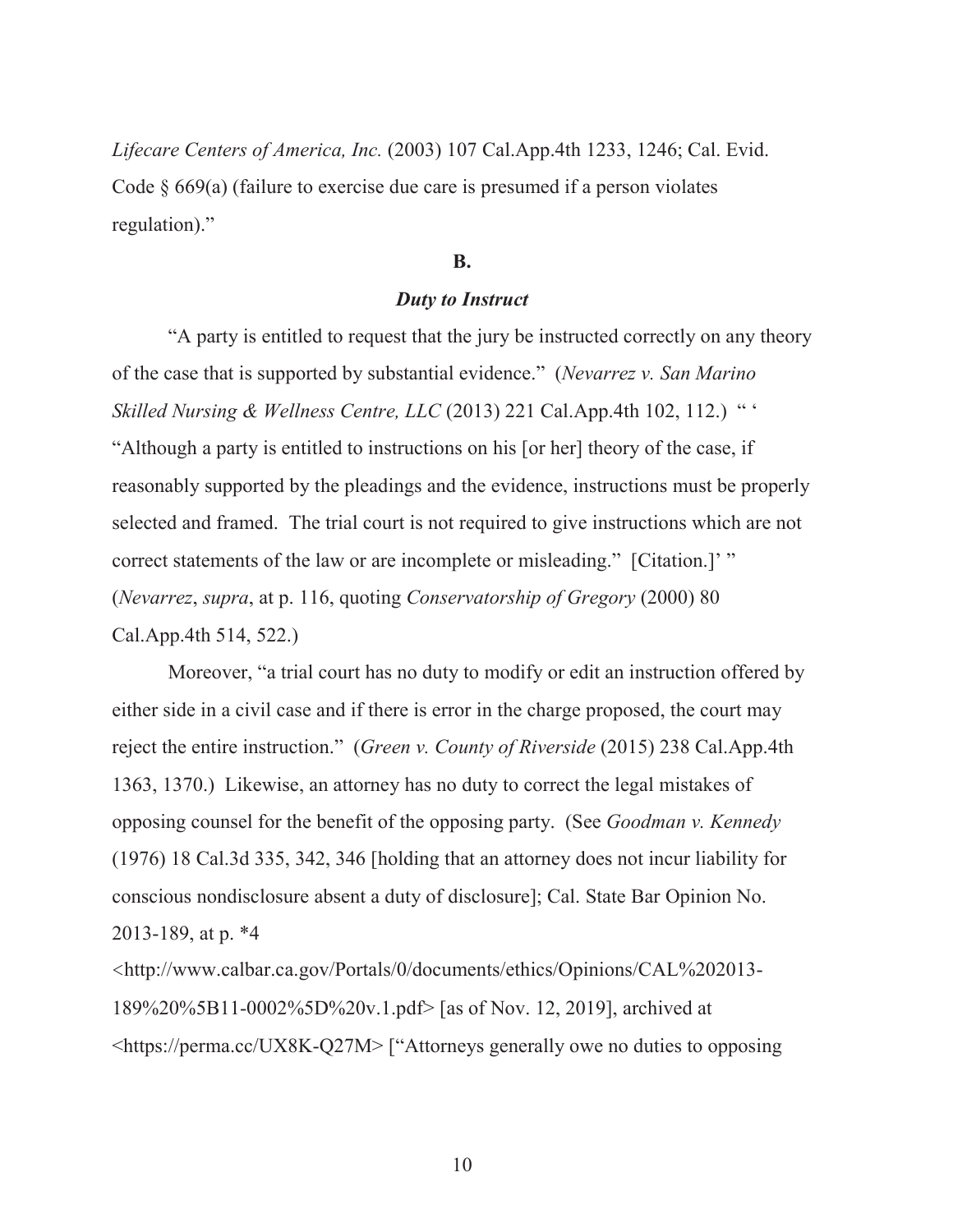counsel nor do they have any obligation to correct the mistakes of opposing counsel"].)

# **C.**

#### *Negligence Per Se*

Evidence Code section 669 provides in pertinent part: "(a) The failure of a person to exercise due care is presumed if: [¶] (1) He [or she] violated a statute, ordinance, or regulation of a public entity . . . .  $[\P]$  . . .  $[\P]$  (b) This presumption may be rebutted by proof that: [¶] (1) The person violating the statute, ordinance, or regulation did what might reasonably be expected of a person of ordinary prudence, acting under similar circumstances, who desired to comply with the law . . . ." (See *Norman v. Life Care Centers of America, Inc.* (2003) 107 Cal.App.4th 1233, 1251 (*Norman*) [holding that "a regulatory violation is presumed to constitute negligence and that presumption will be conclusive unless the defendant rebuts it"].)

We conclude the trial court properly refused to give the negligence per se jury instruction as proposed by plaintiffs in this case. The proposed jury instruction disallowed any rebuttal of the presumption that failure to follow nursing and health care regulations constitutes negligence. Instead, the proposed instruction informed the jury that proof establishing violation of health care regulations necessarily amounts to negligence by Fremont. Because the proposed instruction omitted the rebuttable presumption of Evidence Code section 669, it was erroneous as a matter of law. The trial court was correct to reject an instruction that omitted an essential qualifier. (*Merrill v. Buck* (1962) 58 Cal.2d 552, 563.)

We reject plaintiffs' reliance on *Norman*, *supra*, 107 Cal.App.4th 1233. *Norman* involved an action for elder abuse against a skilled nursing facility that failed to prevent multiple falls even after it knew about the fall risk of its patient. (*Id.* at pp. 1236-1238.) The patient appealed a defense verdict, in part, based on the argument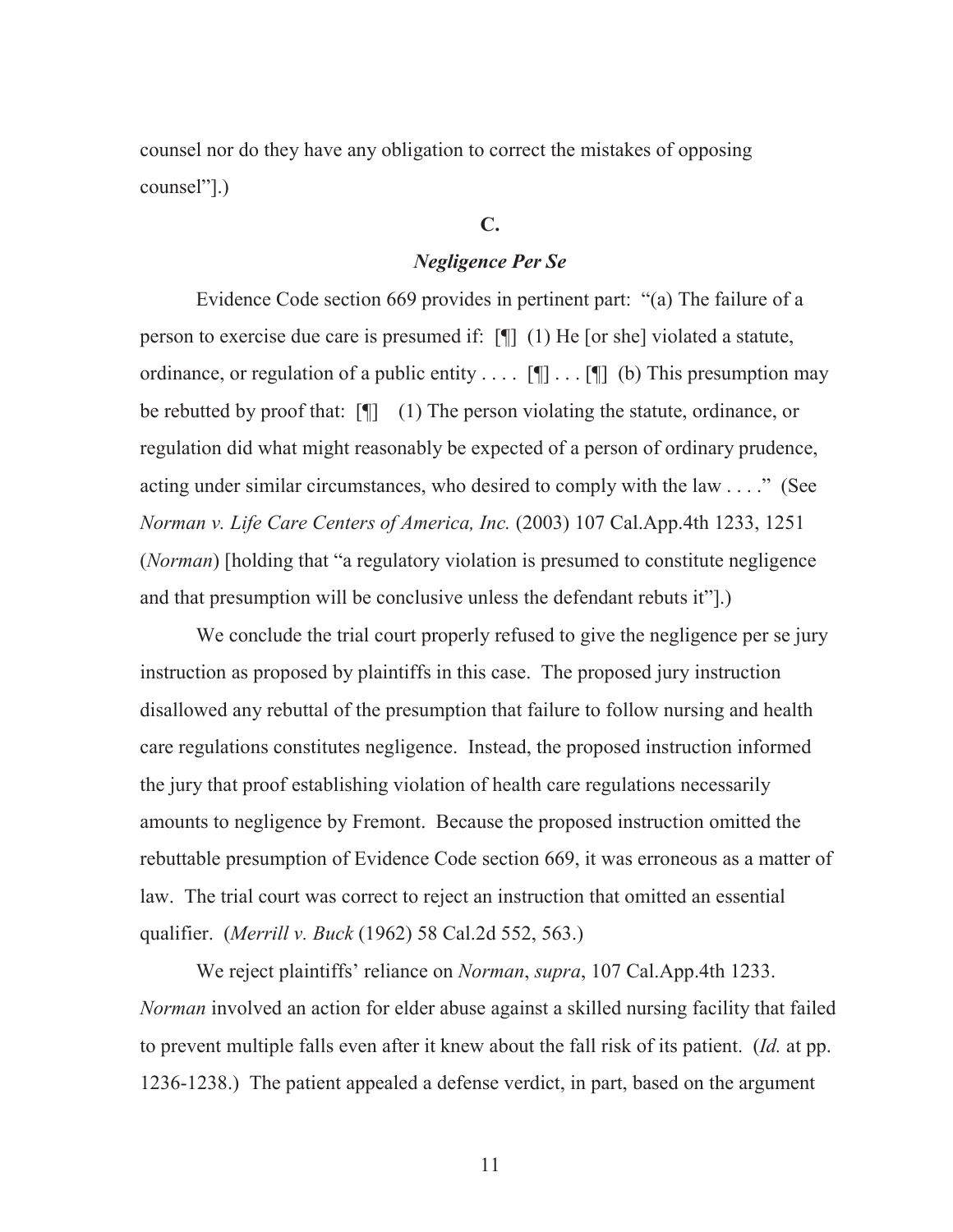the trial court erred in refusing a negligence per se jury instruction. (*Id.* at pp. 1238, 1240.) The *Norman* court held the trial court erred in refusing the instruction because the patient had introduced evidence the nursing facility had violated health care regulations. (*Id.* at p. 1243.)

The proposed instruction in *Norman, supra,* 107 Cal.App.4th 1233 would have informed the jury, in relevant part, that negligence per se was presumed "unless [defendant] proves by a preponderance of the evidence that he or she did what might reasonably be expected of a person of ordinary prudence, acting under similar circumstances, who desired to comply with the law. In order to sustain such burden of proof, the defendants must prove by a preponderance of the evidence that they were faced with circumstances which prevented compliance or justified noncompliance with the regulations." (*Id.* at p. 1240.) In contrast to the proposed instruction in *Norman*, the instruction submitted by the plaintiffs in this case did not inform the jury the presumption of negligence was rebuttable. The instruction submitted in this case also did not explain the burden of proof by which Fremont could surmount that presumption.

For similar reasons, we reject as inapposite plaintiffs' reliance on *Fenimore v. Regents of the University of California* (2016) 245 Cal.App.4th 1339, *Klein v. BIA Hotel Corp*. (1996) 41 Cal.App.4th 1133 (*Klein*), and *Daum v. SpineCare Medical Group, Inc.* (1997) 52 Cal.App.4th 1285 (*Daum*). *Fenimore* involved the question of what sort of proof constitutes "something more than negligence" and suffices to prove a cause of action of elder abuse. (*Fenimore*, *supra*, at p. 1347.) The case did not address the rebuttable presumption for a theory of negligence per se. (*Id.* at pp. 1347- 1350.)

In *Klein*, a plaintiff advanced a claim of negligence per se against a residential care facility. (41 Cal.App.4th at p. 1140.) The *Klein* court reversed a grant of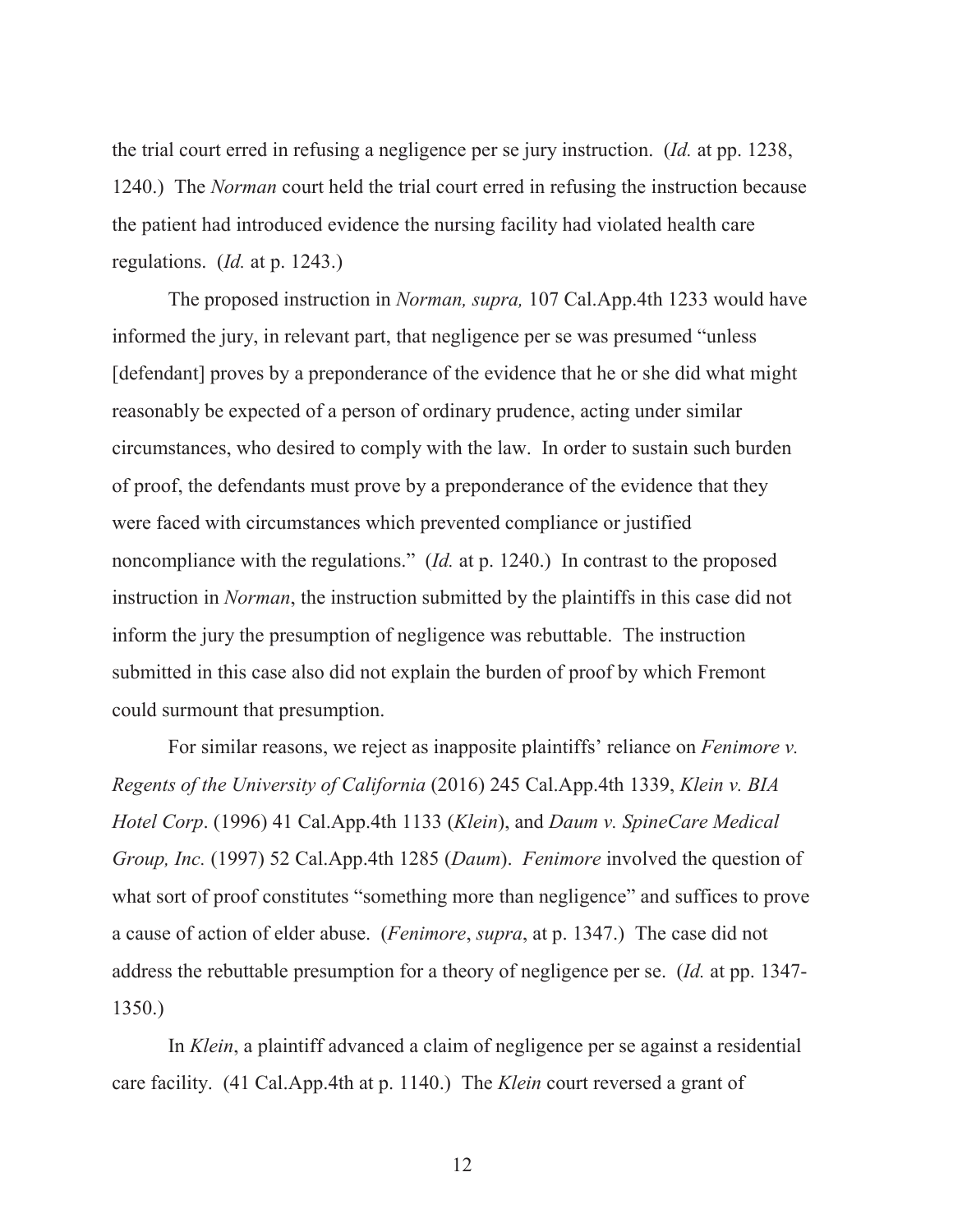summary judgment on grounds that the motion had not actually addressed the claim of negligence per se. (*Ibid.*) In reversing, *Klein* confirmed that "presumption [of negligence per se] may be rebutted by proof that the violator did what might reasonably be expected of a person of ordinary prudence, acting under similar circumstances, who desired to comply with the law." (*Ibid.*) Nothing in *Klein* negates the rebuttable nature of the presumption of negligence per se under Evidence Code section 669.

*Daum* involved a medical malpractice action based on a claim the physician did not inform the patient that he was undergoing an experimental medical procedure. (52 Cal.App.4th at p. 1298.) The trial court refused to instruct on negligence per se. (*Ibid.*) After examining the evidence, the *Daum* court concluded there was substantial evidence of regulatory violations to support the proposed negligence per se instruction. (*Id.* at p. 1312.) In so holding, the *Daum* court "[e]mphasize[d] that not every technical regulatory violation is presumptively negligent." (*Id*. at p. 1304, fn. 5.) And, even when a regulatory violation is available to prove negligence per se, the violation is nonetheless rebuttable. (*Ibid*.) *Daum* does not excuse plaintiffs' omission of the rebuttable nature of the presumption of negligence per se from their proposed jury instruction in this case.

Plaintiffs argue there was ample evidence at trial to show Fremont violated numerous state regulations governing health care. Regardless of whether the evidence sufficed to warrant a negligence per se jury instruction, the instruction submitted by plaintiffs was legally erroneous. And, as we have noted, the trial court did not bear responsibility for correcting the submitted instruction. (*Green v. County of Riverside*, *supra*, 238 Cal.App.4th at p. 1370.)

We also reject the plaintiffs' suggestion that the trial court should have given the erroneous instruction and then shifted the burden for correct jury instructions to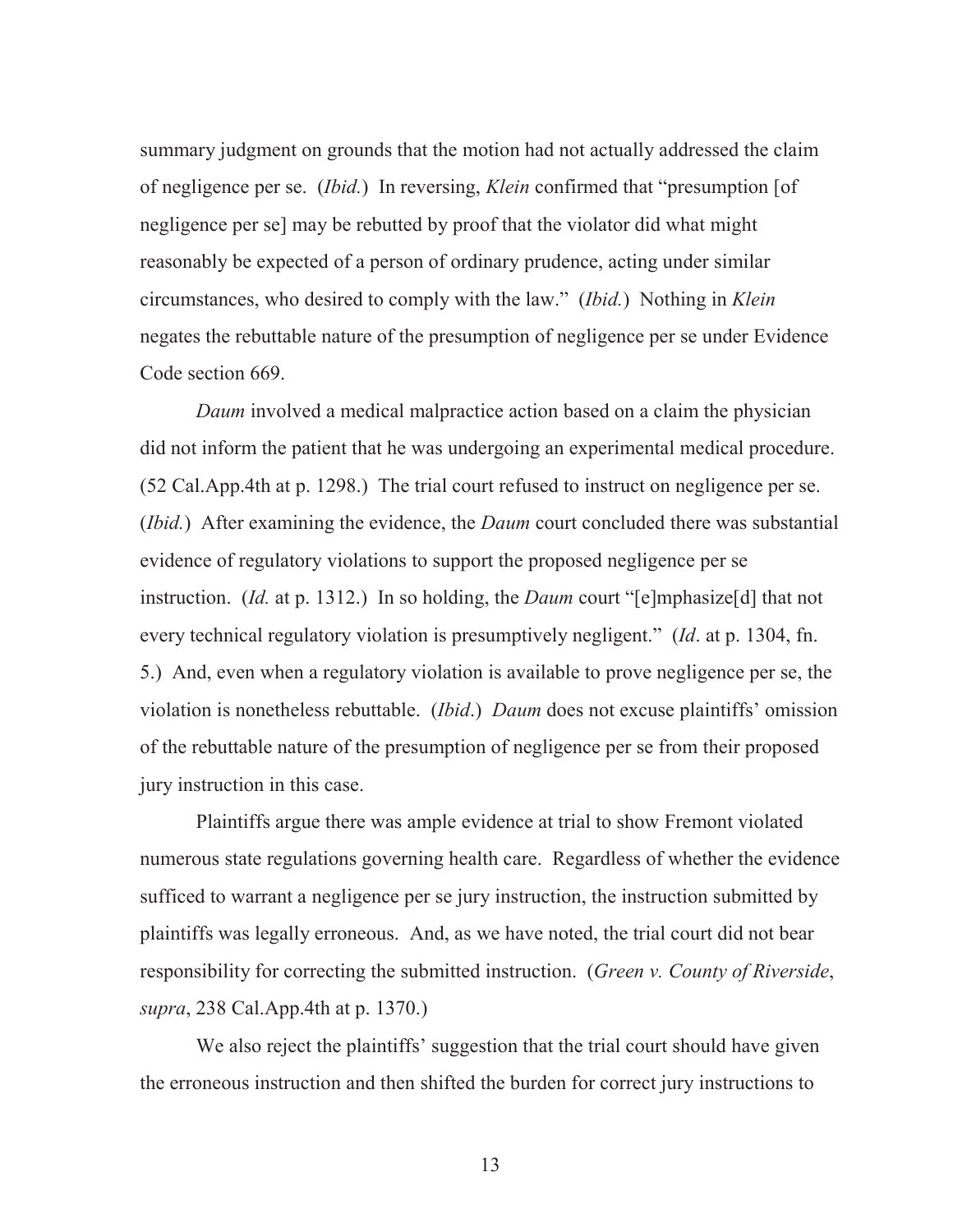Fremont to propose a supplemental instruction to apprise the jury that the presumption of negligence per se is rebuttable. Fremont's attorney had no duty to correct a mistake of law in a jury instruction proposed by plaintiffs. (See *Goodman v. Kennedy*, *supra*, 18 Cal.3d at pp. 342, 346.)

In sum, we determine the trial court properly rejected plaintiffs' proposed jury instruction on negligence per se as an inaccurate statement of law.

#### **II**

# *Exclusion of Evidence Relating to the Elder Abuse Cause of Action*

Plaintiffs argue that the "trial court's neutering of the elder abuse cause of action through motions in limine should be reversed becau[s]e it deprived [plaintiffs] of due process." Specifically, they argue the trial court erred in granting Fremont's motions in limine numbers 8 through 13, 15 through 18, and 23**2** to exclude evidence that Fremont acted despicably and with willful and reckless disregard of all its patients. We note plaintiffs' argument does not elaborate on the due process assertion or provide any due process legal authority. In any event, we reject the contentions on additional grounds as explained below.

#### **A.**

# *Recklessness, Malice, Fraud, and Oppression*

In the trial court, plaintiffs argued: "This is an elder abuse case where Plaintiffs must meet the high burden of proving that [Fremont] acted 'despicably' and with 'willful and conscious disregard of the rights and safety' of its patients and its managing agents authorized, ratified and participated in such despicable conduct

 $\overline{a}$ 

<sup>&</sup>lt;sup>2</sup> Although plaintiffs' summary of the argument identifies one of the challenged in limine motions as number 27, the argument portion of the opening brief makes clear that the challenged instruction is actually number 23.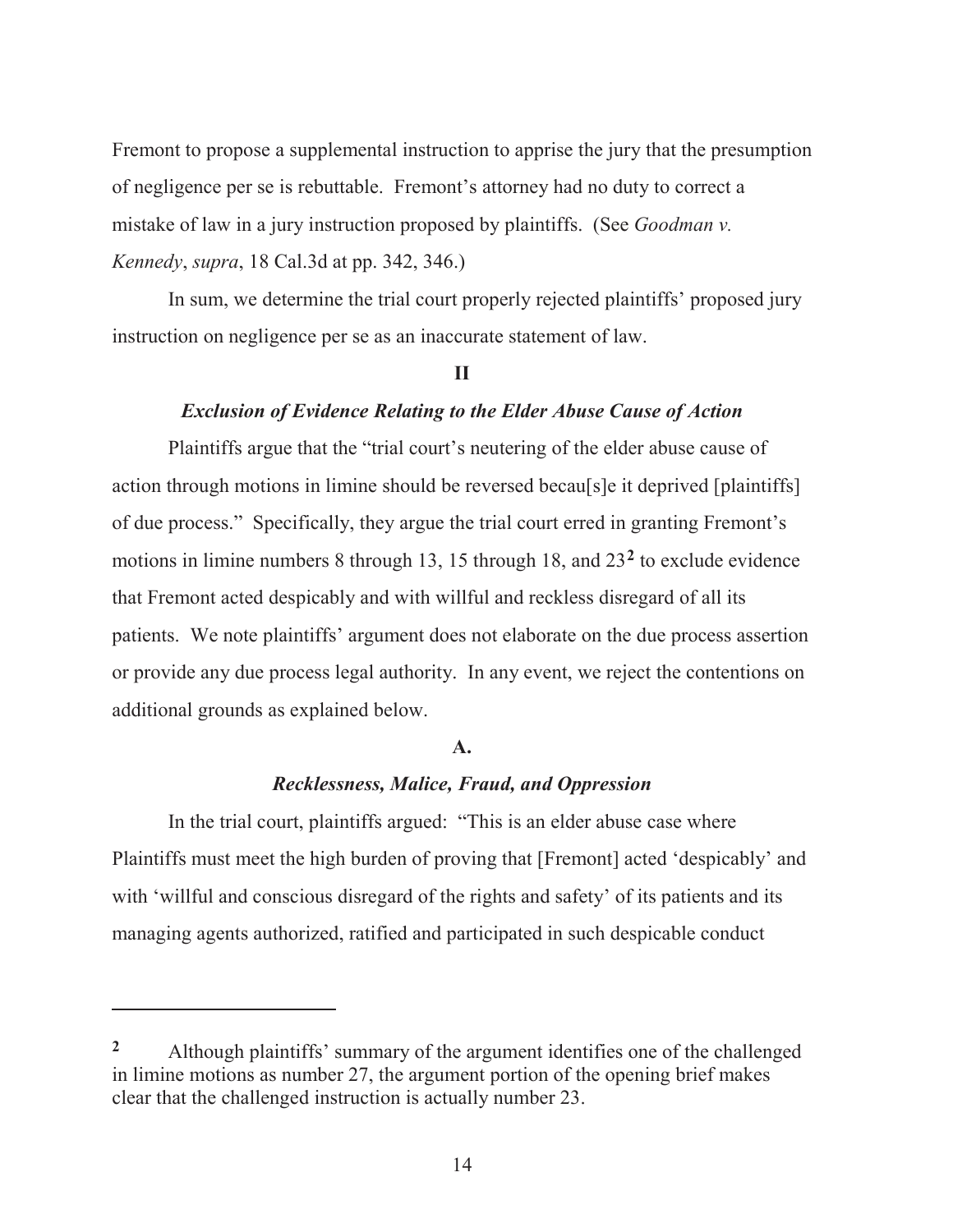[(Welf & Instit. Code § 15657(c) (adopting standard set forth in Civil Code Section 3294)] [¶] Plaintiffs will meet this burden, in part, by introducing overwhelming testimony that [Fremont] was so focused on expansion and corporate greed building a regional campus, decertifying its nurses unions, and increasing executive pay that it habitually and intentionally ignored serious quality issues identified by the California Department of Health (CPDH), the Center for Medicare and Medicaid Services (CMS) and the Joint Commission on the Accreditation of Health Organizations (JCAHO), putting all of its patients at incredible risk." (Original emphasis selectively retained.)

In seeking to introduce evidence that Fremont acted despicably, plaintiffs argued: "This evidence is plainly relevant to show that Judy Duket's death was not an isolated unforeseen, occurrence where one patient 'fell through the cracks' in an otherwise well managed hospital, but rather the product of a widespread, systemic, pervasive dysfunction and lack of quality control resulting from [Fremont's] policies prioritizing revenue and expansion while shortchanging its vulnerable patients." The rationale for relevance argued by plaintiffs was that the evidence was necessary to show "recklessness," "malice," "fraud" and "oppression" as it related to their cause of action for elder abuse.

Plaintiffs sought to introduce this evidence because they sought enhanced remedies under the Elder Abuse Act. The Elder Abuse Act "establish[es] heightened remedies—allowing not only for a plaintiff's recovery of attorney fees and costs, but also exemption from the damages limitations otherwise imposed by Code of Civil Procedure section 377.34." (*Winn v. Pioneer Medical Group, Inc.* (2016) 63 Cal.4th 148, 155 (*Winn*).) To recover these enhanced remedies, "[a] plaintiff must prove, by clear and convincing evidence, that a defendant is liable for either physical abuse under section 15610.63 or neglect under section 15610.57, *and* that the defendant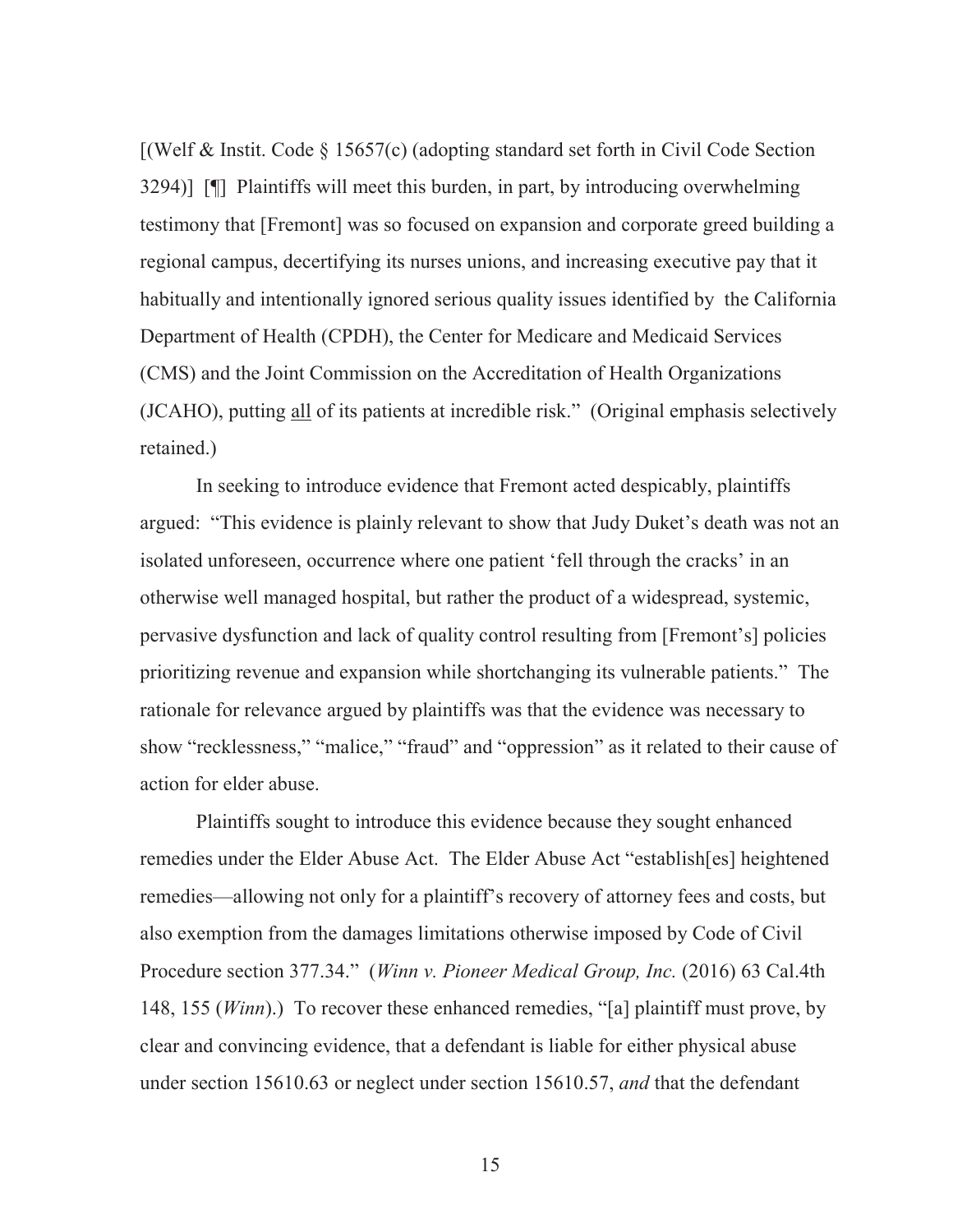committed the abuse with 'recklessness, oppression, fraud, or malice.' (§ 15657.)" (*Winn*, *supra*, at p. 156, italics added.)

Here, plaintiffs attempted to show neglect *and* recklessness, malice, oppression, or fraud. However, the jury expressly rejected the claim that Dr. Ozeran and Fremont were negligent. Because the jury did not find any negligence, the jury did not consider whether plaintiffs also proved recklessness, malice, oppression, or fraud.

The jury's finding that neither Dr. Ozeran nor Fremont had been negligent rendered irrelevant the evidence directed at the enhanced remedies under the Elder Abuse Act. The enhanced remedies are available only for negligence that is aggravated by recklessness, oppression, fraud or malice. (*Winn, supra,* 63 Cal.4th at pp. 155-156.) In the absence of negligence, the exclusion of evidence relating only to the enhanced remedies cannot constitute reversible error. (*Piedra v. Dugan* (2004) 123 Cal.App.4th 1483, 1493-1494 [holding that order granting in limine motion was harmless error because the evidence was directed to an issue the jury never reached.)

#### **B.**

### *State of Mind*

Plaintiffs next argue that records of the California Department of Health, the Center for Medicare and Medicaid Services, and Joint Commission on the Accreditation of Health Organizations regarding violations of regulations by Fremont were admissible under Evidence Code section 1101, subdivision (b), "to show state of mind." We are not persuaded.

Evidence Code section 1101 provides: "(a) Except as provided in this section and in Sections 1102, 1103, 1108, and 1109, evidence of a person's character or a trait of his or her character (whether in the form of an opinion, evidence of reputation, or evidence of specific instances of his or her conduct) is inadmissible when offered to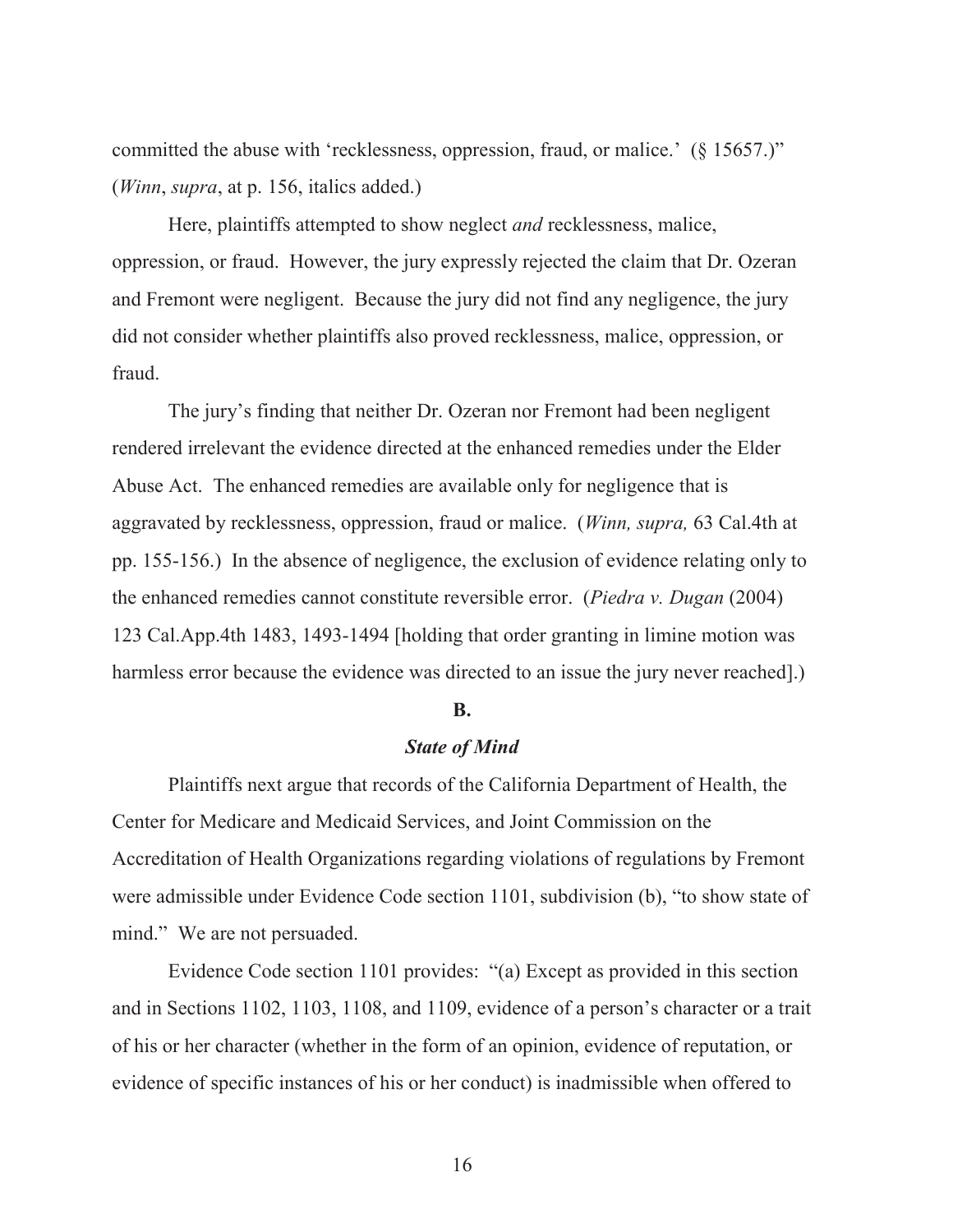prove his or her conduct on a specified occasion. [¶] (b) Nothing in this section prohibits the admission of evidence that a person committed a crime, civil wrong, or other act when relevant to prove some fact (such as motive, opportunity, intent, preparation, plan, knowledge, identity, absence of mistake or accident, or whether a defendant in a prosecution for an unlawful sexual act or attempted unlawful sexual act did not reasonably and in good faith believe that the victim consented) other than his or her disposition to commit such an act."

As this court has previously explained, "pursuant to [Evid. Code,] section 1101, 'evidence that a person is a competent or skilled [professional] (or the inverse), whether proven by reputation, opinion or specific acts, *is not admissible to prove the defendant was negligent on a particular occasion*.' (*Hinson v. Clairemont Community Hospital* (1990) 218 Cal.App.3d 1110, 1120, disapproved on other grounds in *Alexander v. Superior Court* (1993) 5 Cal.4th 1218, 1228, fn. 10.) A trial centers on a specific incident, not the defendant's general behavior. ' " 'A doctor's reputation for skill and ability will not exonerate him [or her], where gross negligence and want of the application of skill is alleged and proved. Nor can the fact that a doctor is reputed to be negligent or unskillful be allowed as proof to establish negligence or unskillful treatment in a particular case, because he [or she] may have treated that case with unusual skill and care.' " [Citations.]' (*Hinson, supra*, at p. 1121.) For that reason, evidence of a defendant's prior negligence in medical treatment is inadmissible to prove negligence in a particular. (*Id*. at p. 1122; see also [Evid. Code,] § 1104 ['evidence of a trait of a person's character with respect to care or skill is inadmissible to prove the quality of his conduct on a specified occasion'].)" (*Bowen v. Ryan* (2008) 163 Cal.App.4th 916, 924 (*Bowen*), italics added.)

Plaintiffs argue the administrative agency records were admissible to show Fremont's directors were "on notice that its facilities had serious quality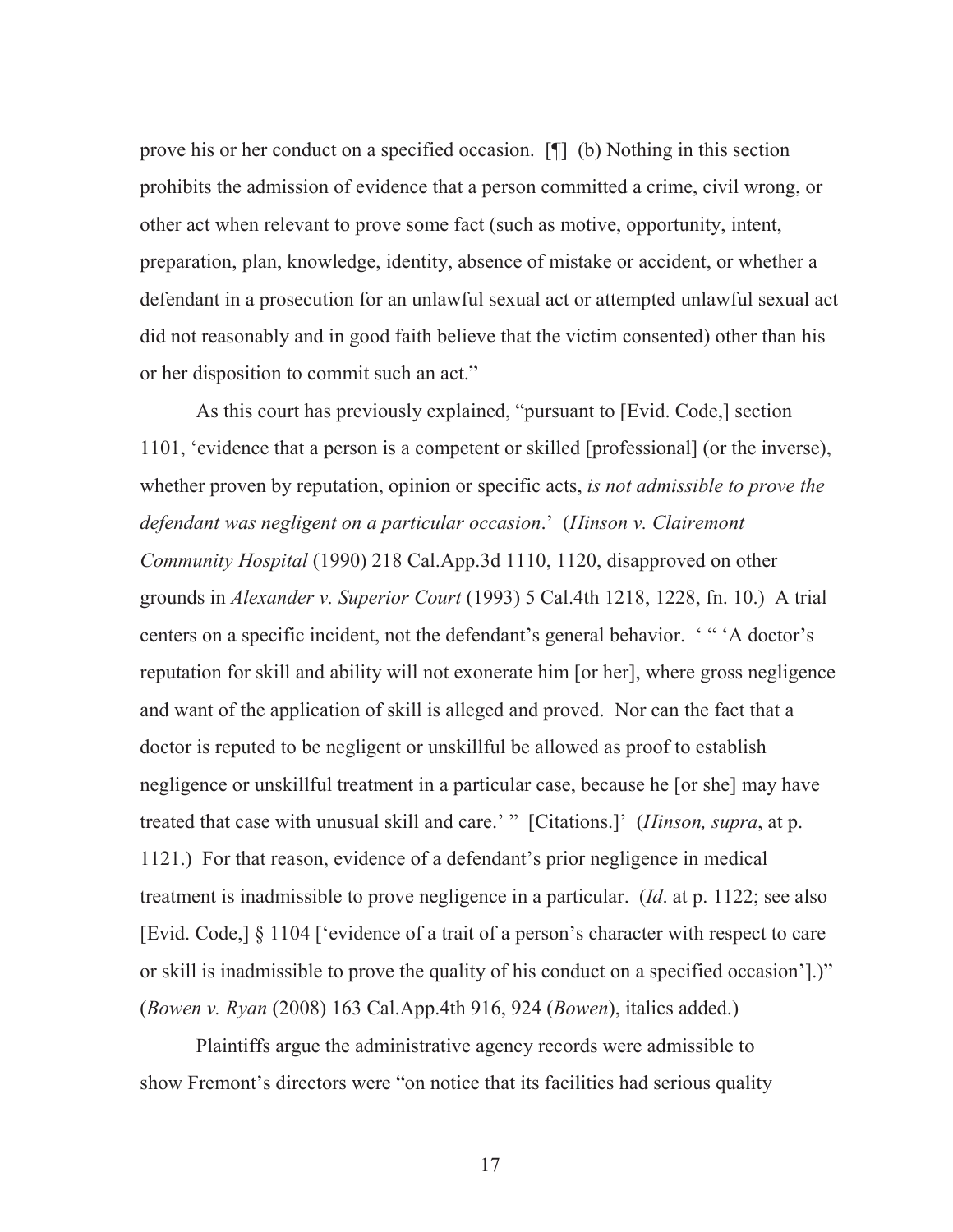deficiencies, raising the question of what [Fremont] did to investigate and/or remedy the problems." We reject this argument for two reasons. First, this proposed evidence was not admissible to establish that Judy's treating physician and nurses were negligent in providing care *to her*. (*Bowen*, *supra*, 163 Cal.App.4th at p. 924.) Second, the proposed administrative agency reports evidence were not relevant because it went to proof of the second element for the Elder Abuse Act enhanced remedies, an element the jury never reached because it found there was no negligence.

#### **C.**

#### *Habit and Custom*

Plaintiffs alternatively argue the administrative agency records were "admissible as evidence of habit or custom or records which are used as the basis of an expert's opinion" under Evidence Code section 1105.

The argument is forfeited because plaintiffs do not identify which administrative agency records they believe to have established evidence of habit or custom. Plaintiffs also do not describe which habits or customs of Fremont they believe they should have been able to introduce under Evidence Code section 1105. And plaintiffs offer no citation to the record either where (1) the documents they sought to admit under Evidence Code section 1105 might be found, or (2) identify and describe these documents in an offer of proof. These omissions preclude review of their claim, which we deem forfeited. (*Paiva v. Nichols* (2008) 168 Cal.App.4th 1007, 1037; *Western Aggregates, Inc. v. County of Yuba* (2002) 101 Cal.App.4th 278, 290.)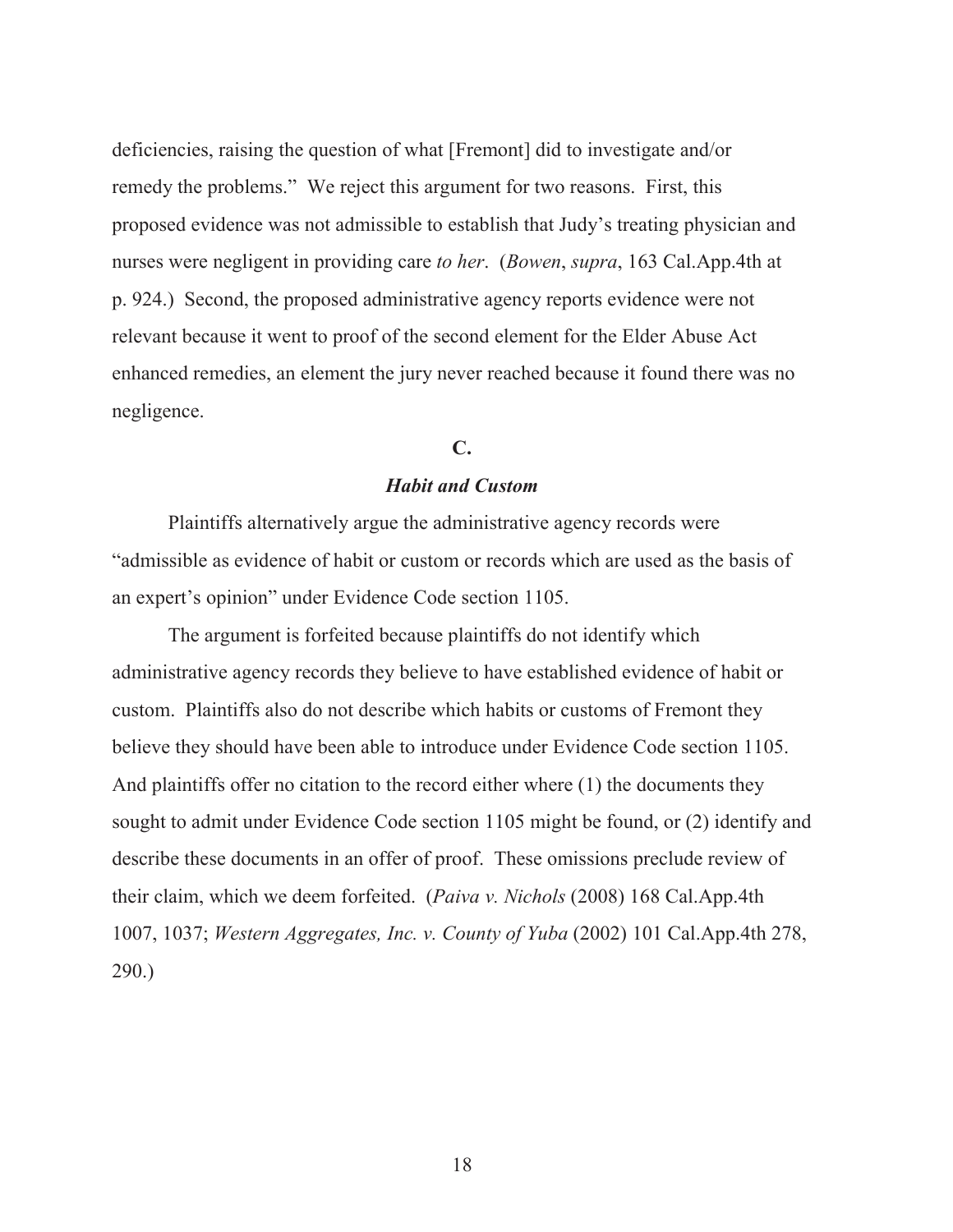# DISPOSITION

 The judgment is affirmed. Fremont Rideout Health Group shall recover its costs on appeal. (Cal. Rules of Court, rule  $8.278(a)(1) & (2)$ .)

HOCH, J.

 $\overline{a}$ 

We concur:

 $\overline{\phantom{a}}$ 

BLEASE, Acting P. J.

Nanro

MAURO, J.